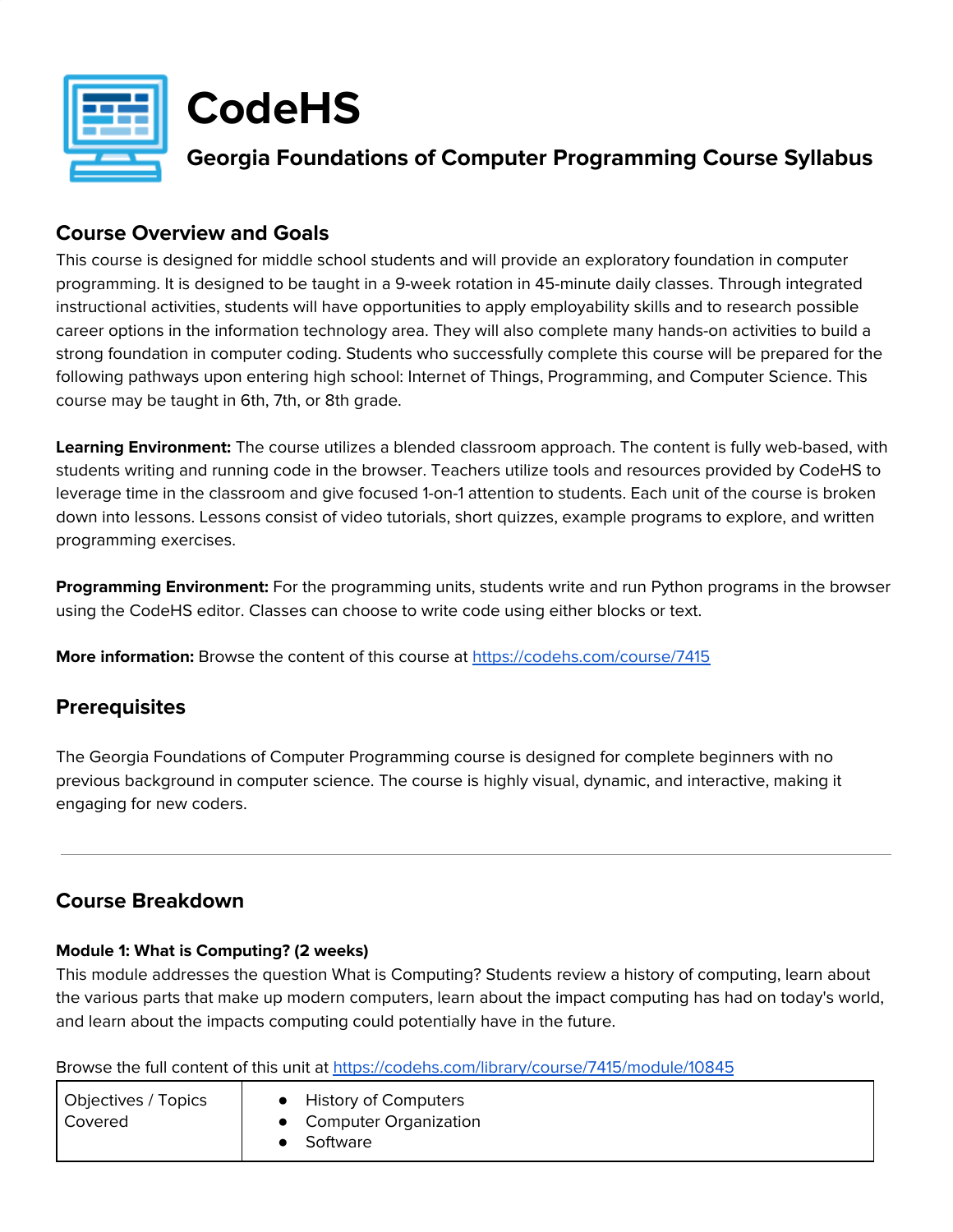| Hardware<br><b>Future of Computing</b><br><b>Final Project</b>                                                                                                                                                                                                                                                                                                                                                                                                                                                                                                                                                                                                                                                                                                                                                                                                                                                                                                                                                                                                                                                                                                                                                                                                                                                                                                                                                                          |
|-----------------------------------------------------------------------------------------------------------------------------------------------------------------------------------------------------------------------------------------------------------------------------------------------------------------------------------------------------------------------------------------------------------------------------------------------------------------------------------------------------------------------------------------------------------------------------------------------------------------------------------------------------------------------------------------------------------------------------------------------------------------------------------------------------------------------------------------------------------------------------------------------------------------------------------------------------------------------------------------------------------------------------------------------------------------------------------------------------------------------------------------------------------------------------------------------------------------------------------------------------------------------------------------------------------------------------------------------------------------------------------------------------------------------------------------|
| <b>History of Computers</b><br>$\bullet$<br>Find out when the first computers were created<br>$\circ$<br>Research famous computer innovators<br>$\circ$<br>What roles do computers play in your life?<br>$\circ$<br><b>Example Activity:</b><br>$\circ$<br>Summarize an era of advances in computers<br><b>Computer Organization</b><br>o What parts do modern computers have?<br>What are input devices?<br>$\circ$<br>o What are output devices?<br><b>Example Activity:</b><br>$\circ$<br>Draw a computer and label all of its parts, including the<br>■<br>input devices and output devices<br>Software/Hardware<br>What's the difference?<br>$\circ$<br>What hardware components make up a computer?<br>$\circ$<br>What is software used for?<br>$\circ$<br><b>Example Activity:</b><br>$\circ$<br>• Label the parts of your computer<br>Future of Computing<br>Research uses of Artificial Intelligence in use now<br>$\circ$<br>Research new ways of storing data<br>$\circ$<br><b>Example Class Activity:</b><br>$\circ$<br>In what ways can we use technology that we couldn't 10<br>years ago. Are these technological advances helpful or<br>harmful overall?<br><b>Final Project</b><br>Create a presentation about a computer. Choose any computer --<br>$\circ$<br>a phone, an early computer model, drones, etc. Who built it and<br>why? How does it interact with people? How do people interact<br>with the computer? |
|                                                                                                                                                                                                                                                                                                                                                                                                                                                                                                                                                                                                                                                                                                                                                                                                                                                                                                                                                                                                                                                                                                                                                                                                                                                                                                                                                                                                                                         |

#### **Module 2: Project: Computer Models (1 week)**

In this project, students will create a short presentation about a specific model of computer. It could be an early computer model, or a computer model that is still being developed. Students will pick any technology where a computer is the main component -- this includes phones, robots, drones, etc.

Browse the full content of this module at <https://codehs.com/library/course/7415/module/11611>

#### **Module 3: Programming with Turtle Graphics (5 weeks)**

Browse the full content of this unit at <https://codehs.com/library/course/7415/module/10846>

| What is a Command?                     |
|----------------------------------------|
| Moving Tracy                           |
| Tracy's Coordinate System<br>$\bullet$ |
| For Loops                              |
|                                        |